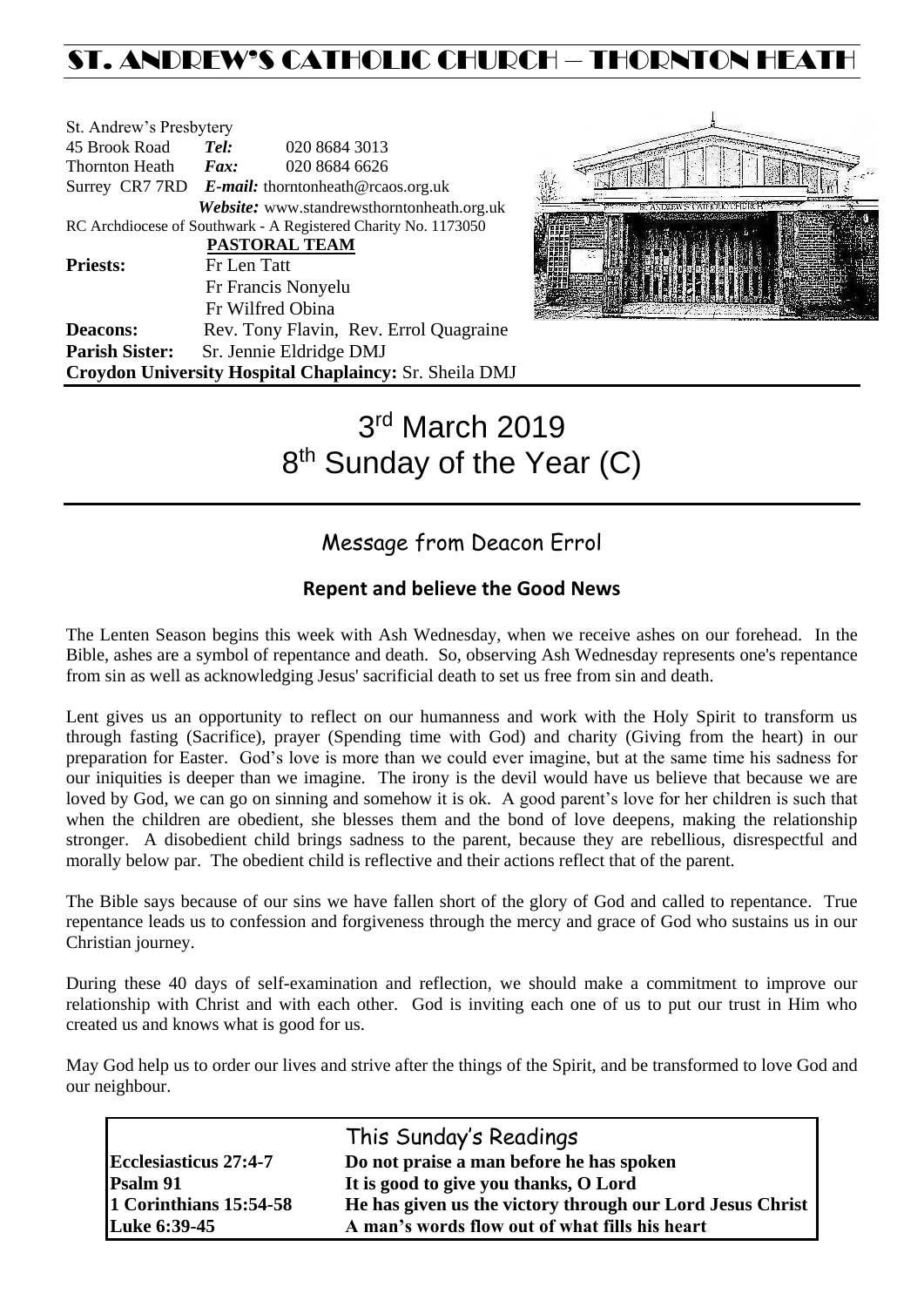## Diary for the Week

|                                            | 11.30am<br>$4.00 - 5.45$ pm            | Mass<br><b>Confirmation Session 3</b>    | Parishioners                                |
|--------------------------------------------|----------------------------------------|------------------------------------------|---------------------------------------------|
|                                            | 5.00pm                                 | <b>Rosary</b>                            |                                             |
|                                            | $5.15 - 5.45$ pm                       | <b>Exposition and Benediction</b>        |                                             |
|                                            | 6.00 <sub>pm</sub>                     | <b>Mass</b>                              | Ruby D'Souza RIP (Anniv)                    |
|                                            | 7.00pm                                 | <b>Liturgy Meeting</b>                   |                                             |
|                                            | $7.00 - 9.00$ pm                       | <b>Charismatic Prayer Group</b>          |                                             |
| Monday 4 <sup>th</sup> March<br>St Casimir | 7.30am<br>10.00am                      | Mass<br><b>Funeral Mass</b>              | Sr Mary Toner (W/B)<br>Theresa McSorley RIP |
| Si 17:24-29                                | $5.45 - 7.15$ pm                       | <b>Beavers (hall)</b>                    |                                             |
| Mk 10:17-27                                | $7.00 - 8.00$ pm                       | <b>Parish Surgery</b>                    |                                             |
|                                            | $7.30 - 9.00$ pm                       | Scouts (hall)                            |                                             |
| Tuesday 5 <sup>th</sup> March              | 7.30am                                 | Mass                                     | Bridie Furey RIP (Anniv)                    |
| Si 35:1-12                                 | 10.00am                                | Mass                                     | Michael Maloney RIP                         |
| Mk 10:28-31                                | 7.30pm                                 | <b>Finance Committee Meeting</b>         |                                             |
| Wednesday 6 <sup>th</sup> March            | 7.45pm<br>7.30am                       | R.C.I.A.<br>Mass                         | <b>Canon Francis Moran RIP</b>              |
| ASH Wednesday -                            | 10.00am                                | Mass                                     | <b>Holy Souls</b>                           |
| Day of Fasting &                           | 12noon                                 | <b>Mass Croydon Uni Hospital</b>         |                                             |
| Abstinence                                 | 2.00 <sub>pm</sub>                     | <b>Active Retirement Group</b>           |                                             |
| Joel 2:12-18                               | 6.00pm                                 | <b>Lectio Divina Group (hall)</b>        |                                             |
| Mt 6:1-6. 16-18                            | 7.30pm                                 | <b>Legion of Mary (hall)</b>             |                                             |
|                                            | 8.00pm                                 | <b>Mass</b>                              | Noreen McGing RIP                           |
| Thursday 7 <sup>th</sup> March             | 7.30am                                 | Mass                                     | <b>Adrian Freeman RIP</b>                   |
| Saints Perpetua &<br>Felicity              | 10.00am<br>$7.00 - 8.30$ pm            | Mass<br><b>Cubs (St James the Great)</b> | Private Intention                           |
| Deut 30:15-20, Lk 9:22-25                  | 7.15pm                                 | Lenten Film (hall)                       |                                             |
| Friday 8 <sup>th</sup> March               | 6.30am                                 | Mass                                     | <b>Holy Souls</b>                           |
| St John of God                             | 10.00am                                | <b>Funeral Mass followed by</b>          | <b>Barbara Scott RIP</b>                    |
|                                            |                                        | <b>Stations of the Cross</b>             |                                             |
| Is 58:1-9                                  |                                        | <b>Stations of the Cross</b>             |                                             |
| Mt 9:14-15                                 | 8.00pm                                 |                                          |                                             |
| Saturday 9 <sup>th</sup> March             | 9.30am                                 | <b>Mass</b>                              | <b>Holy Souls</b>                           |
| <b>Saint Frances of Rome</b>               | $9.50 - 11.15$ am                      | <b>First Holy Communion</b>              |                                             |
| Is 58:9-14                                 | $10.00 - 10.30$ am                     | <b>Confessions</b>                       |                                             |
| Lk 5:27-32                                 | $5.00 - 5.30$ pm                       | <b>Confessions</b>                       |                                             |
|                                            | 6.00 <sub>pm</sub>                     | <b>First Mass of Sunday</b>              | Richard & Eve Palmer $(50th$ Wedding        |
| Sunday 10th March                          | 9.30am                                 | Mass                                     | Anniv)<br>Parishioners                      |
| $1^{st}$ Sunday of Lent                    | 11.30am                                | Mass                                     | Elizabeth Salapare RIP                      |
|                                            | 5.00pm                                 | <b>Rosary</b>                            |                                             |
|                                            | $5.15 - 5.45$ pm                       | <b>Exposition and Benediction</b>        |                                             |
|                                            | 6.00 <sub>pm</sub><br>$7.00 - 9.00$ pm | Mass<br><b>Charismatic Prayer Group</b>  | Private Intention                           |

| <b>Money Matters</b>          |                                     |                        |  |  |  |  |
|-------------------------------|-------------------------------------|------------------------|--|--|--|--|
|                               | <b>Collection Last Sunday</b>       | £1,338.44              |  |  |  |  |
|                               | Payment by Standing Order           | £ $761.00$             |  |  |  |  |
|                               | Total offertory                     | £2,099.44              |  |  |  |  |
|                               | Second collection for Poor Parishes |                        |  |  |  |  |
| Thank you for your generosity |                                     |                        |  |  |  |  |
| Altar Servers                 |                                     | Church Cleaners        |  |  |  |  |
| This week<br>Team 3           |                                     | This week Judie's Crew |  |  |  |  |
| Next week Team 1              |                                     | Next week Fifi's Group |  |  |  |  |
|                               |                                     |                        |  |  |  |  |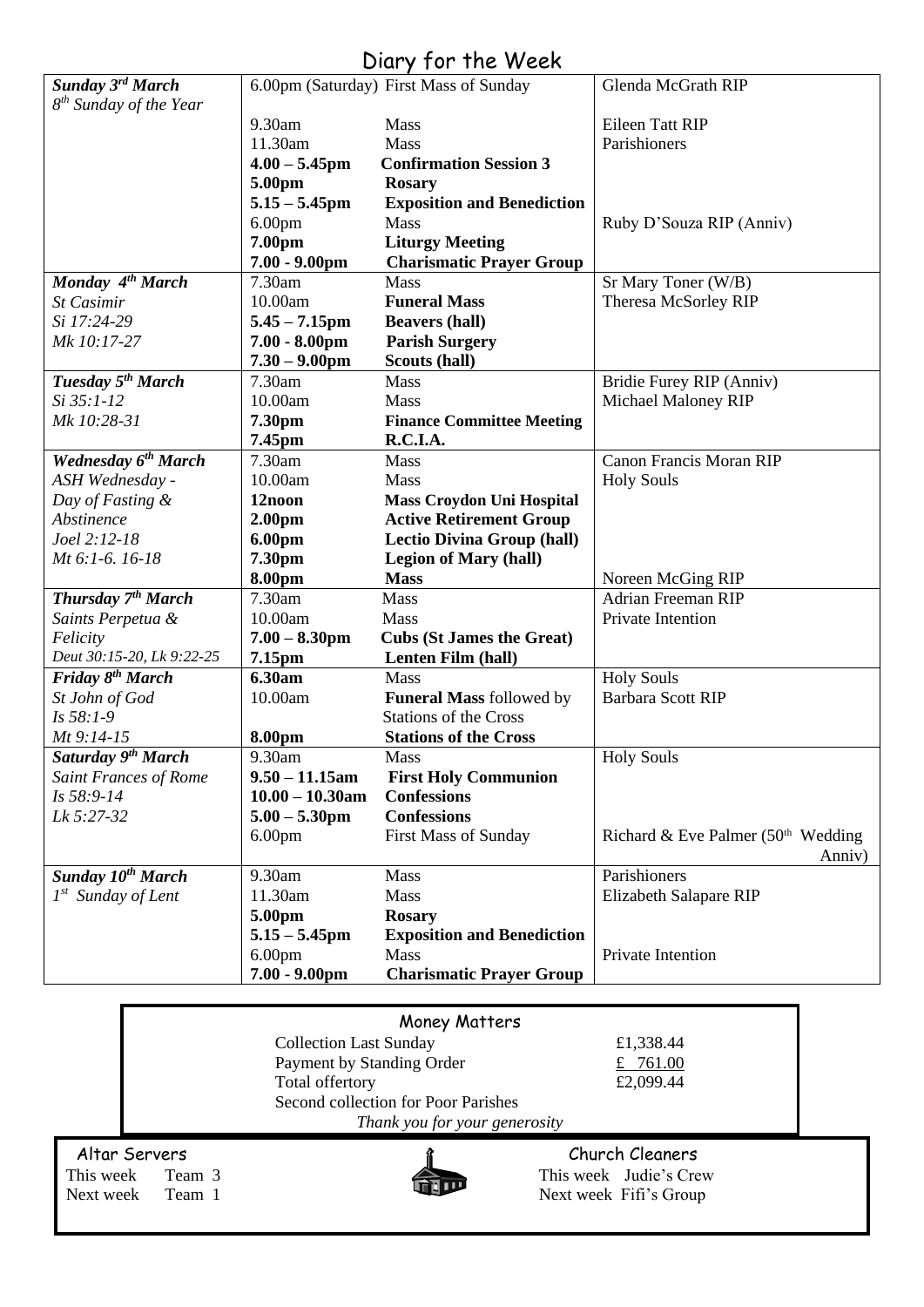## St. Andrew's Parish Notices

#### **SECOND COLLECTION THIS WEEKEND**

The second collection this weekend will be for the Poor Parishes. This collection enables the Archbishop to make grants to some of the smaller parishes in the Diocese.

#### **HOME-MADE GREETING CARDS FOR SALE**

There will be a sale of home-made greeting cards after the 9.30am Mass today in the hall which is being sold on the first Sunday of each month in aid of our Golden Fundraising Campaign. Please go along to the hall and help support this event.

#### **TEA/COFFEE AFTER SUNDAY 9.30AM MASS**

Please do go along to the hall after every 9.30am Sunday Mass where tea/coffee and cakes are always served. All are most welcome.

#### **LITURGY MEETING**

Please note there is a Liturgy Meeting today, Sunday 3<sup>rd</sup> March at 7.00pm.

#### **ASH WEDNESDAY – 6 TH MARCH**

This marks the start of Lent and is a day of Fasting and Abstinence. There will be Masses at 7.30am, 10am and 8pm. Ashes will be distributed at all Masses. Bishop Paul Hendricks will also celebrate Mass in the Hospital Chapel at 12noon in Croydon University Hospital.

#### **THERESA McSORLEY RIP**

It is with sadness that we have to let you know that Theresa McSorley, a parishioner of St Andrew's for over 50 years, passed away peacefully on Monday 11<sup>th</sup> February. Her Funeral Mass will be held here at St Andrew's on Monday 4<sup>th</sup> March at 10am. Our condolences and prayers as a parish go out to the family.

#### **CAFOD FAST DAY (LENT)**

CAFOD's Family Fast Day on 15<sup>th</sup> March is fast approaching. Next weekend Frances Gilbert will be giving a talk on how you can all help to support the CAFOD Family Fast Day this lent for our brothers and sisters around the world.

#### **LENT 2019**

#### **Lenten Masses in Croydon University Hospital**

There will also be Mass every Monday during Lent at 12noon in the Hospital Chapel. All are most welcome.

#### **Stations of the Cross**

Fridays 10.30am Stations of the Cross (led by parishioners) and at 8.00pm (led by different Parish groups) and also after 10am Mass on Wednesdays (led by parishioners).

#### **Friday Masses**

During Lent please note that our usual 7.30am Mass will be at **6.30am** on Fridays.

#### **Films of Stories from the Bible**

This year during Lent we will be showing some films of Stories from the Bible. There will be six films in total and the first one will be on Thursday 7<sup>th</sup> March showing "The Story of Abraham" Part 1 starting at 7.15pm. All films will be shown on Thursdays in our hall starting with teas and coffees at 7.00pm. Please see the poster in the porch for more details.